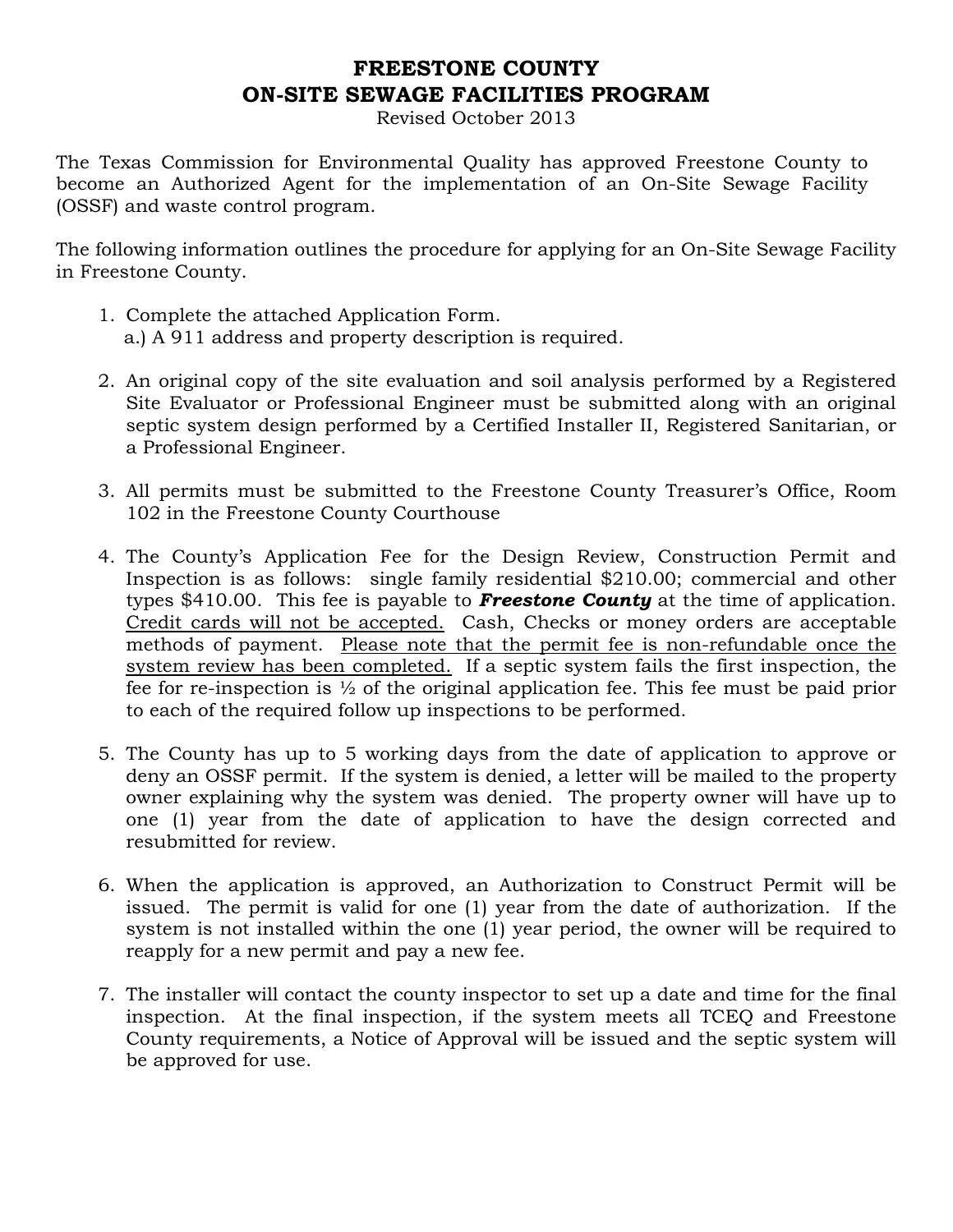- 8. If you are applying for an Aerobic Treatment System or any other system that requires secondary treatment, an affidavit to the public must be filled out and filed with your property deed at the Freestone County Courthouse. A copy of the filed affidavit is required to be submitted with our design. Also, a maintenance contract is required to be attached to the application.
- 9. A fee of \$25.00 will be charged on all returned checks and the application will be held until the funds are received.
- 10. The fee for non-profit organizations will be waived.

If you have further questions please contact us at the following locations:

Freestone County Treasurer's Office Freestone County Courthouse 118 E. Commerce St. Room 102 Fairfield, Texas 75840 (903) 389-2180 (903) 389-5894 Fax

Freestone County Services – OSSF Freestone County Courthouse 118 E. Commerce, Rm. 105 Fairfield, Texas 75840 (903)389-8884 (903)389-3839 Fax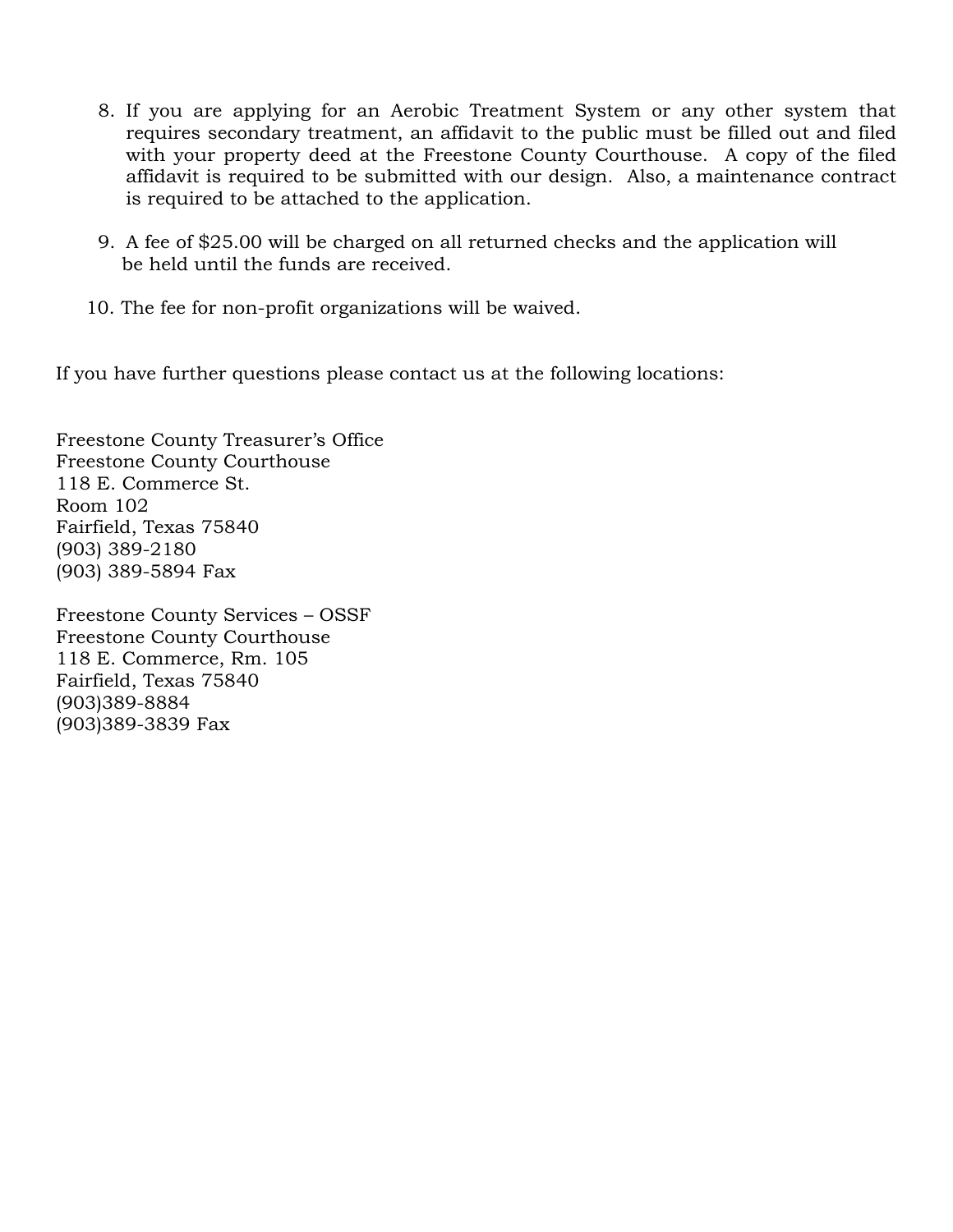FREESTONE COUNTY SERVICES - OSSF COUNTY USE ONLY: Freestone County Courthouse APPLICATION No. 118 E. Commerce, Rm. 105 and the second of the RECEIPT No. 903-389-8884 office DATE 903-389-3839 fax AMOUNT \$

### APPLICATION FOR ON-SITE SEWAGE FACILITIES

| (LAST)<br>(FIRST)<br>(MIDDLE)                                                                                                                                                                                                                                                                                                                                                                               |
|-------------------------------------------------------------------------------------------------------------------------------------------------------------------------------------------------------------------------------------------------------------------------------------------------------------------------------------------------------------------------------------------------------------|
| (STREET/PO BOX) (CITY/STATE)<br>(ZIP)                                                                                                                                                                                                                                                                                                                                                                       |
| 3. TELEPHONE NO.: $\begin{array}{c} \begin{array}{c} \end{array}$ $\end{array}$ $\begin{array}{c}$ $\end{array}$ $\begin{array}{c}$ $\end{array}$ $\begin{array}{c}$ $\end{array}$ $\begin{array}{c}$ $\end{array}$ $\begin{array}{c}$ $\end{array}$ $\begin{array}{c}$ $\end{array}$ $\begin{array}{c}$ $\end{array}$ $\begin{array}{c}$ $\end{array}$ $\begin{array}{c}$ $\end{array}$ $\begin{array}{c}$ |
| 4. 911 SITE ADDRESS: <u>(STREET)</u> (CITY/STAT<br>(CITY/STATE)<br>(ZIP)                                                                                                                                                                                                                                                                                                                                    |
| NUMBER OF ACRES: SQUARE FOOTAGE OF PROPERTY (IF LESS THAN 1 ACRE)                                                                                                                                                                                                                                                                                                                                           |
|                                                                                                                                                                                                                                                                                                                                                                                                             |
| 6. SOURCE OF WATER: ____PRIVATE WELL ____PUBLIC WATER SUPPLY_____________<br>(NAME OF SUPPLIER)                                                                                                                                                                                                                                                                                                             |
| 7. SINGLE FAMILY RESIDENCE: NO. OF BEDROOMS LIVING AREA (SQ FT)                                                                                                                                                                                                                                                                                                                                             |
| DESIGNED MAXIMUM DAILY WATER CONSUMPTION (GPD):                                                                                                                                                                                                                                                                                                                                                             |
| 8. COMMERCIAL/INSTITUTIONAL (INCLUDING MULTI-FAMILY RESIDENCES) TYPE: ___________                                                                                                                                                                                                                                                                                                                           |
| NO. OF EMPLOYEES/OCCUPANTS/UNITS: DAYS OCCUPIED PER WEEK<br>DESIGNED MAXIMUM DAILY WATER CONSUMPTION (GPD): NAMEL AND ACCOUNT OF A SERIES OF A SERIES OF A SERIES OF A SERIES OF A SERIES OF A SERIES OF A SERIES OF A SERIES OF A SERIES OF A SERIES OF A SERIES OF A SERIES OF A SERIES                                                                                                                   |
| 9. IS AN ORGANIZED SEWAGE COLLECTION WITHIN 30 FEET? _______ YES _______ NO                                                                                                                                                                                                                                                                                                                                 |
|                                                                                                                                                                                                                                                                                                                                                                                                             |
|                                                                                                                                                                                                                                                                                                                                                                                                             |
|                                                                                                                                                                                                                                                                                                                                                                                                             |
| LICENSE NO: PHONE NO.                                                                                                                                                                                                                                                                                                                                                                                       |
|                                                                                                                                                                                                                                                                                                                                                                                                             |
| LICENSE NO.:<br>PHONE NO.                                                                                                                                                                                                                                                                                                                                                                                   |

 I CERTIFY THAT THE ABOVE STATEMENTS ARE TURE AND CORRECT TO THE BEST OF MY KNOWLEDGE. AUTHORIZATION IS HEREBY GIVEN TO THE FREESTONE COUNTY DESIGNATED REPRESENTATIVE TO ENTER UPON THE AVOVE DESCRIBED PRIVATE PROPERTY FOR THE PURPOSE OF LOT EVALUATION AND INSPECTION OF ON-SITE SEWAGE FACILITIES. I UNDERSTAND THAT THE APPROVAL OF THIS APPLICATION CONSTITUTES AUTHORIZATION FOR CONSTRUCTION OF THE ON-SITE SEWAGE FACILITY AND THAT A PERMIT TO OPERATE THE FACILITY WILL BE GRANTED FOLLOWING SUCCESSFUL INSPECTION OF THE INSTALLED SYSTEM WHICH INDICATES THAT THE SYSTEM WAS INSTALLED IN COMPLIANCE WITH TCEQ'S ON-SITE SEWAGE FACILITY RULES (OSSF) AND FREESTONE COUNTY'S WASTE CONTROL ORDER.

\_\_\_\_\_\_\_\_\_\_\_\_\_\_\_\_\_\_\_\_\_\_\_\_\_\_\_\_\_\_\_\_\_\_\_\_\_\_\_\_\_\_\_\_\_\_\_\_\_\_\_\_\_ \_\_\_\_\_\_\_\_\_\_\_\_\_\_\_\_\_\_\_\_\_\_\_\_\_\_\_\_\_

\_\_\_\_\_\_\_\_\_\_\_\_\_\_\_\_\_\_\_\_\_\_\_\_\_\_\_\_\_\_\_\_\_\_\_\_\_\_\_\_\_\_\_\_\_\_\_\_\_\_\_\_\_ \_\_\_\_\_\_\_\_\_\_\_\_\_\_\_\_\_\_\_\_\_\_\_\_\_\_\_\_\_ (SIGNATURE OF OWNER) (DATE)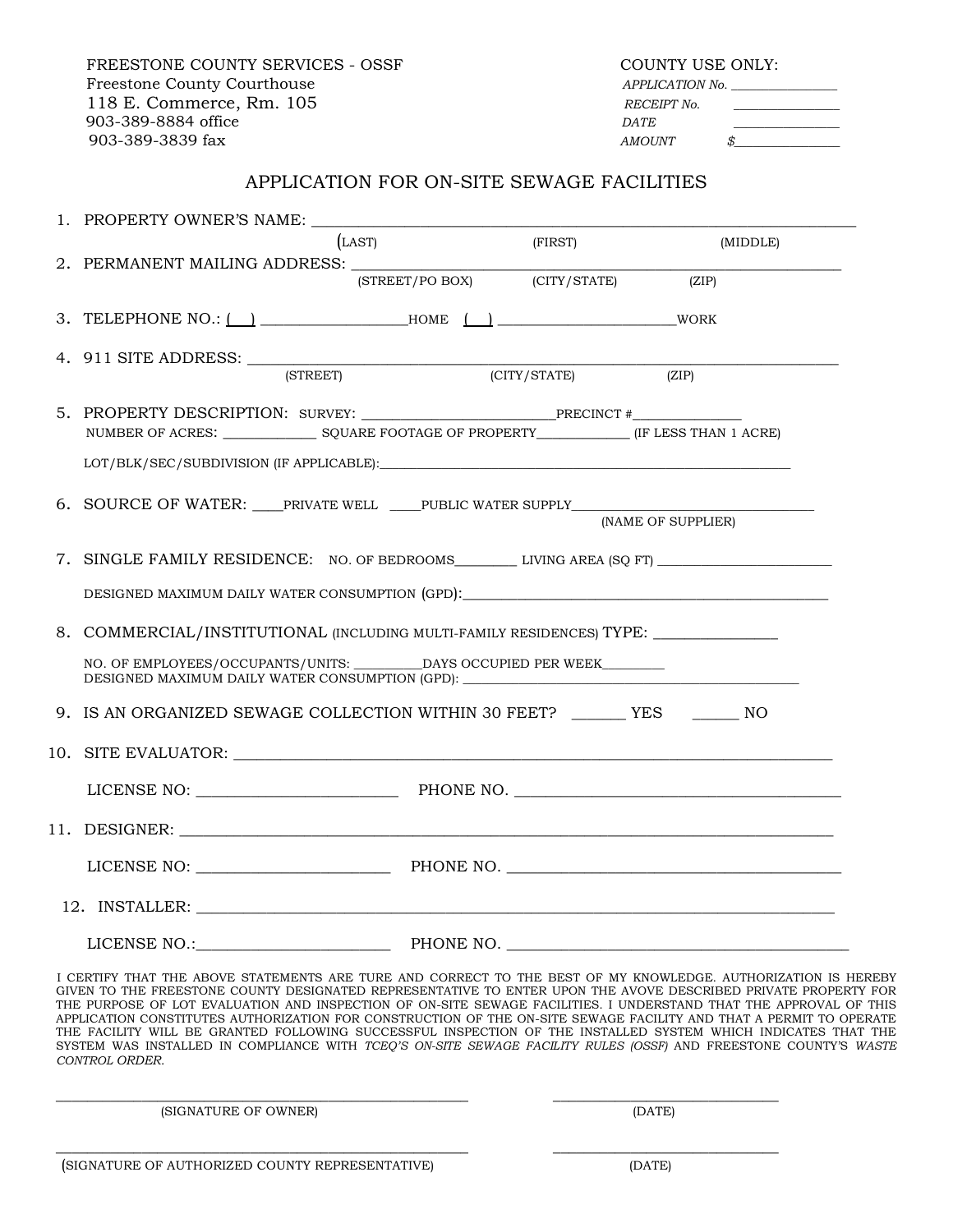# SYSTEM DESIGNERS FOR ON-SITE SEWAGE FACILITIES

(PARTIAL LIST ONLY)

The County in no way recommends or approves the companies and/or individuals named. You may also consult your local yellow pages in the phone directory for your area.

| Steven Gonzalez, R.S.<br>9246 Brookwater Circle                |                                                  |
|----------------------------------------------------------------|--------------------------------------------------|
| College Station, TX 77845                                      | (979) 764-7158                                   |
| William Hill, R.S.<br>North FM 2555                            |                                                  |
| Corsicana, TX 75110                                            | (903) 879-5058                                   |
| Phillip Marlar, R.S.<br>P.O. Box 274                           |                                                  |
| Scurry, TX 75158                                               | (972) 452-8487                                   |
| Terry D. Rodgers, R.S.<br>5725 FM 1181                         |                                                  |
| Ennis, TX 75119                                                | (972) 878-7172                                   |
| Chris Robinson<br>211 CR 501<br>Fairfield, TX 75840<br>RS-4238 |                                                  |
| SE-28007                                                       | $(903)$ 389-6175                                 |
| John Luker                                                     |                                                  |
| 13890 CR 355<br>Buffalo Texas 75831                            | $(903)$ 322-5500 (home)<br>(903) 388-0072 (cell) |
|                                                                |                                                  |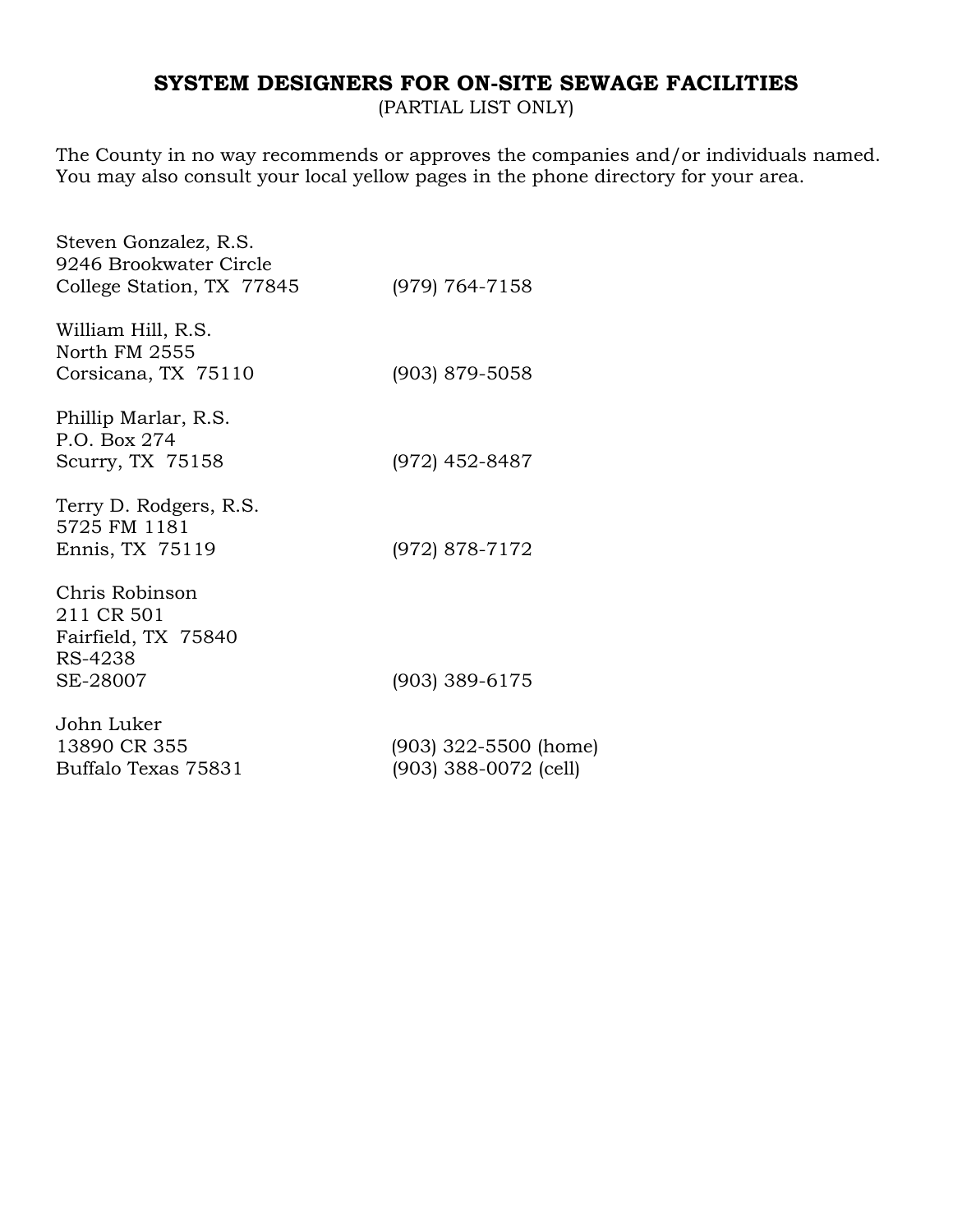## ON-SITE SEWAGE FACILITY CONTRACTORS

(PARTIAL LIST ONLY)

Note: The following list of contractors have been licensed by the Texas Commission on Environmental Quality as Registered Installers of On-Site Sewage Facilities□ This list has been compiled as a service to you only. The County does not recommend anyone.

\_\_\_\_\_\_\_\_\_\_\_\_\_\_\_\_\_\_\_\_\_\_\_\_\_\_\_\_\_\_\_\_\_\_\_\_\_\_\_\_\_\_\_\_\_\_\_\_\_\_\_\_\_\_\_\_\_\_\_\_\_\_\_\_\_\_\_\_\_\_\_\_\_\_\_\_\_\_\_\_\_\_\_\_\_

#### FREESTONE COUNTY

| Neal, Claude III | P.O. Box 556, Fairfield, TX 75840 | $(903)$ 389-2105 | OSII-0022668 |
|------------------|-----------------------------------|------------------|--------------|
| Sessions, Ken    | P.O. Box 344, Kirvin, TX 75848    | $(903)$ 599-2319 | OSII-6580    |
| Cannon, Ronald   | P.O. Box 204, Streetman, TX 75859 | (214) 202-9225   | OSII-28459   |
| Pickle, Rod Jr.  | P.O. Box 222, Streetman, TX 75859 | (903) 724-3377   | OSII-7355    |

#### ANDERSON COUNTY

| Christian, Joel | 560 ANCR 329, Frankston, TX 75763     | (903) 876-3435     | OSII-1441  |
|-----------------|---------------------------------------|--------------------|------------|
| Cooper, Jerry   | 5339 St Hwy 155, Palestine, TX 75801  | (903) 723-2761     | OSII-1445  |
| Douglas, Gary   | 2702 ANCR 489, Montalba, TX 75853     | $(903)$ 849-2050   | OSII-2118  |
| Jacobs, Christy | 2704 Crockett Rd, Palestine, TX 75803 | $(903)$ 723-5533   | OSII-5218  |
| McGuffy, John   | P.O. Box 1104, Frankston, TX 75763    | $(903) 571 - 8198$ | OSII-1501  |
| Thompson, Chris | P.O. Box 2882, Palestine, TX 75803    | (903) 724-4387     | OSII-28906 |
| Matheson, James | 203 Seminole Dr., Palestine, TX 75803 | $(903) 724 - 0633$ | OSII-28144 |

#### LEON COUNTY

| 7175 CR 298, Oakwood, TX 75855       | $(903)$ 536-5303 | OSII-5177  |
|--------------------------------------|------------------|------------|
| P.O. Box 197, Marquez, TX 77865      | (903) 529-2682   | OSII-1204  |
| P.O. Box 385, Buffalo, TX 75831      | (903) 322-5245   | OSII-2308  |
| P.O. Box 751, Normangee, TX 77871    | (936) 396-1429   | OSII-19897 |
| P.O. Box 148, Flynn, TX 77855        | (936) 396-7052   | OSII-0848  |
| P.O. Box 1059, Centerville, TX 75833 | (903) 388-1716   | OSII-4498  |
| 13890 CR 355, Buffalo, TX 75831      | $(903)$ 388-0072 | OSII-29997 |
|                                      |                  |            |

### LIMESTONE COUNTY

| Casey, Albert      | 3420 FM 3371, Groesbeck, TX 76642 | $(254)$ 729-5678     | OSII-4270  |
|--------------------|-----------------------------------|----------------------|------------|
| Fisher, Thomas     | 194 Park Rd 28, Mexia, TX 76667   | $(254) 562 - 5751$   | OSI -4992  |
| McDade, Freddie    | P.O. Box 32, Tehucana, TX 76686   | $(254)$ 395-4476     | OSII-3861  |
| Mitchell, Daniel   | 298 FM 2745, Kosse, TX 76653      | (281) 935-8527       | OSII-5733  |
| Murphey, Robert    | 568 LCR 496, Mexia, TX 76667      | $(254)$ 562-3571     | OSII-8458  |
| Shivers, Terry     | P.O. Box 551, Mexia, TX 76667     | $(254) 562 - 6252$   | OSII-0502  |
| Trantham II, James | 490 FM 2838, Mexia, TX 76667      | $(254) 562 - 3542$   | OSII-5280  |
| Shriver, Zack L.   | 168 LCR 747, Groesbeck, TX 76642  | $(254) - 729 - 5901$ | OSII-27374 |